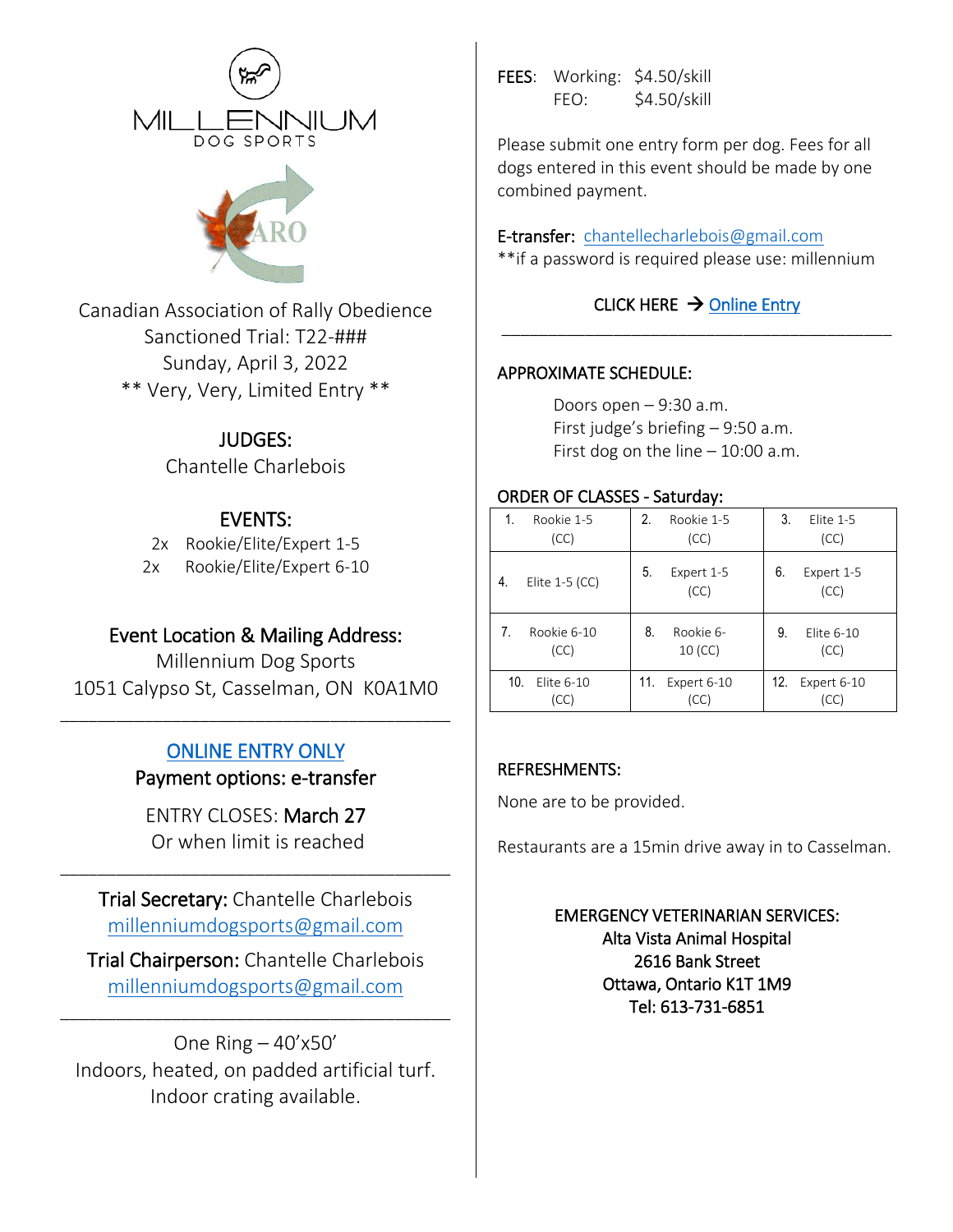GENERAL INFORMATION: This is a Canadian Association of Rally Obedience (CARO) sanctioned trial that will be held under CARO rules and regulations. Through submission of their entry, the Competitor acknowledges that they have read and understand the CARO rules and regulations.

All dogs must have a CARO registration number in order to compete. This registration should be applied for in advance of the trial, or you may do so at the trial by bringing the completed form, and a cheque for the correct amount (payable to CARO).

It is expressly understood that exhibitors alone are responsible for the behavior of their dogs and/or children. Any exhibitor whose dogs and/or children create unnecessary disturbances or engages in unsafe, disruptive, or aggressive behavior may be asked to leave the show grounds; no refunds will be given.

An officiating Judge, and/or the Chairperson of the trial, may dismiss from the trial site any person subjecting the Judge, or members, or the organizing committee to abuse, whether that person is competing in the trial or not.

Prong collars, choke chains, e-collars and other similar devices are not permitted on the property at any time. Extendible leashes may only be used on the walking trails/open field, and must kept at their shortest length and locked when another dog or person is within 50'.

Without exception, all dogs must be penned, crated, or attended on leash when not in the ring. Dogs that engage in disruptive barking or whining should be crated in a closed vehicle.

COVID-19 Special Notice: All individuals on the MDS property MUST wear a mask at all times indoors. This includes while working with your dog in the ring. Please see the COVID statement below for more information.

Clean, dry indoor shoes must be worn inside the building. For safety purposes, all outdoor, wet, or soiled shoes must be either placed in a leak proof bag and kept with the competitor at their crating location, or stored on the racks provided.

NOTICE: Confirmations will be emailed 24 hours of the trial closing. The Trial Chairperson reserves the right to refuse any entry, for any reason.

Refunds will only be issued if the Trial Secretary is notified before the trial closes, or the dog is unable to compete for medical reasons; a veterinary note must be provided.

Preliminary running orders will be emailed to competitors one week before the trial. Any required changes to the running order must be reported to the Trial Secretary immediately. Final running orders will be emailed and published online the Wednesday before the trial; no further changes will be made after that time.

MOVE-UPS: Please advise the Trail Secretary by email at least 5 days prior to the event of any level moveups. Same day move-ups will be allowed for any remaining runs at the titled level, if the next level is being offered.

AWARDS: If our dog earns a title please write your information on the Title Record sheet located at the scoring table.

HOTEL: No arrangements have been made for this event.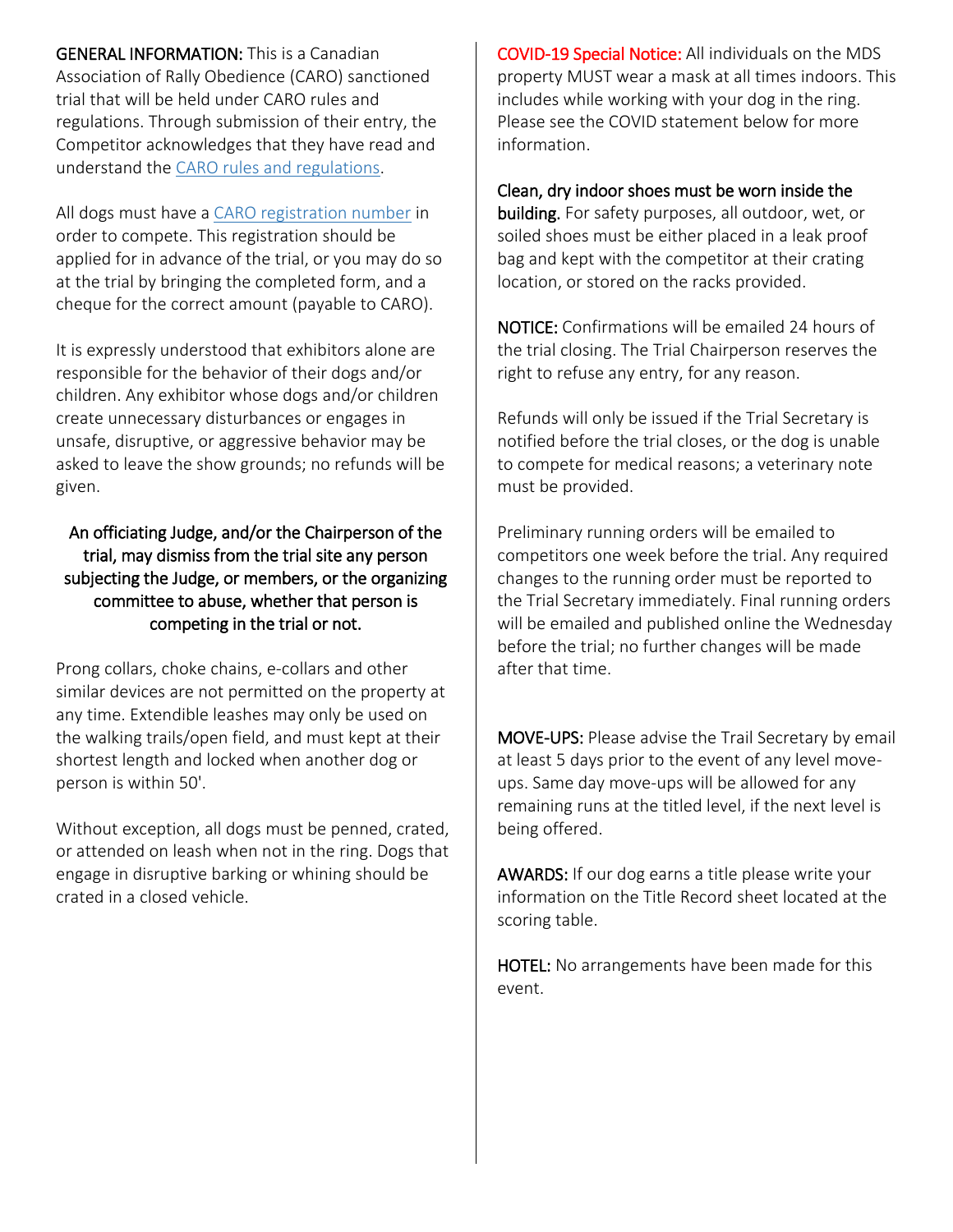#### General Agreement /Event Participation Waiver and Release

In consideration of the acceptance of this entry by CARO and Millennium Dog Sports (the "Organizing Club") and the opportunity to have the Dog participate, compete in and/or be judged at this event or trial (the "Event"), I, the undersigned, agree as follows:

1. I certify that I am the actual owner of the Dog, or that I am the duly authorized agent of the actual owner of the Dog and that the Dog is not a hazard to persons, property or other dogs.

2. I agree that CARO or the Organizing Club for the Event may refuse my entry for any reason that is deems to be sufficient.

3. I understand and acknowledge that participation in the Event carries certain risks, including, but not limited to injuries (including serious injuries and death) to myself, the Dog, another dog under my control or persons attending as my guests (my "Related Parties"), damage to property and other losses. I waive any and all claims that I have or may have in the future against, and release from all liability and agree not to sue CARO, the Organizing Club or any of the directors, executives, committees, representatives, employees, volunteers or agents of either CARO or the Organizing Club (the "Personnel") for any injury, death, property damage or other loss that I or my Related Parties sustain due to any cause whatsoever, including negligence, breach of contract, breach of duty, statutory or otherwise, or mistakes or errors of judgment of any kind.

4. I assume full responsibility for the conduct of myself and my Related Parties during the entirety of the Event. I agree to indemnify and save harmless CARO, the Organizing Club and the Personnel from and against any and all claims that may be made against them or costs, fees, expenses or liability (including, without limitation, lawyers' fees on a solicitor and own client basis) incurred by CARO, the

Organizing Club or the Personnel that may arise due to: (a) any act or omission of myself, my Related Parties or any party for whom I am liable at law; or (b) aggressive behaviour by the Dog or any other dog under my control.

5. I have read, and do understand the rules of competition and the additional rules (if any) appearing in the trial schedule for the Event, as well as the policies of CARO pertaining to discipline (collectively, the "Rules"). I agree to abide by the Rules and to conduct myself and the Dog in accordance with the Rules. I understand that myself and/or the Dog may be subject to disciplinary procedures or sanctions for breach of the Rules and agree to respect and be bound by any disciplinary decision made by CARO.

6. I understand that CARO and/or the Organizing Club may, in the course of administering the Event or conducting its activities generally, collect, use or disclose my personal information and that any personal information collected, used or disclosed by CARO and/or the Organizing Club will be treated in accordance with CARO policy and applicable privacy and personal information laws. I hereby consent to the collection, use and disclosure by CARO and/or the Organizing Club of my personal information.

7. I have been given the opportunity to read and understand the terms of this Agreement before signing it, and have in fact done so. I understand that by signing this Agreement, I am restricting my legal rights and I sign this Agreement voluntarily and of my own free will.

Signature (Legal Guardian must sign for persons under 18 years of age.)

\_\_\_\_\_\_\_\_\_\_\_\_\_\_\_\_\_\_\_\_\_\_\_\_\_\_\_\_\_\_\_\_\_\_\_\_\_\_\_\_\_\_

Name (please print)

Date: